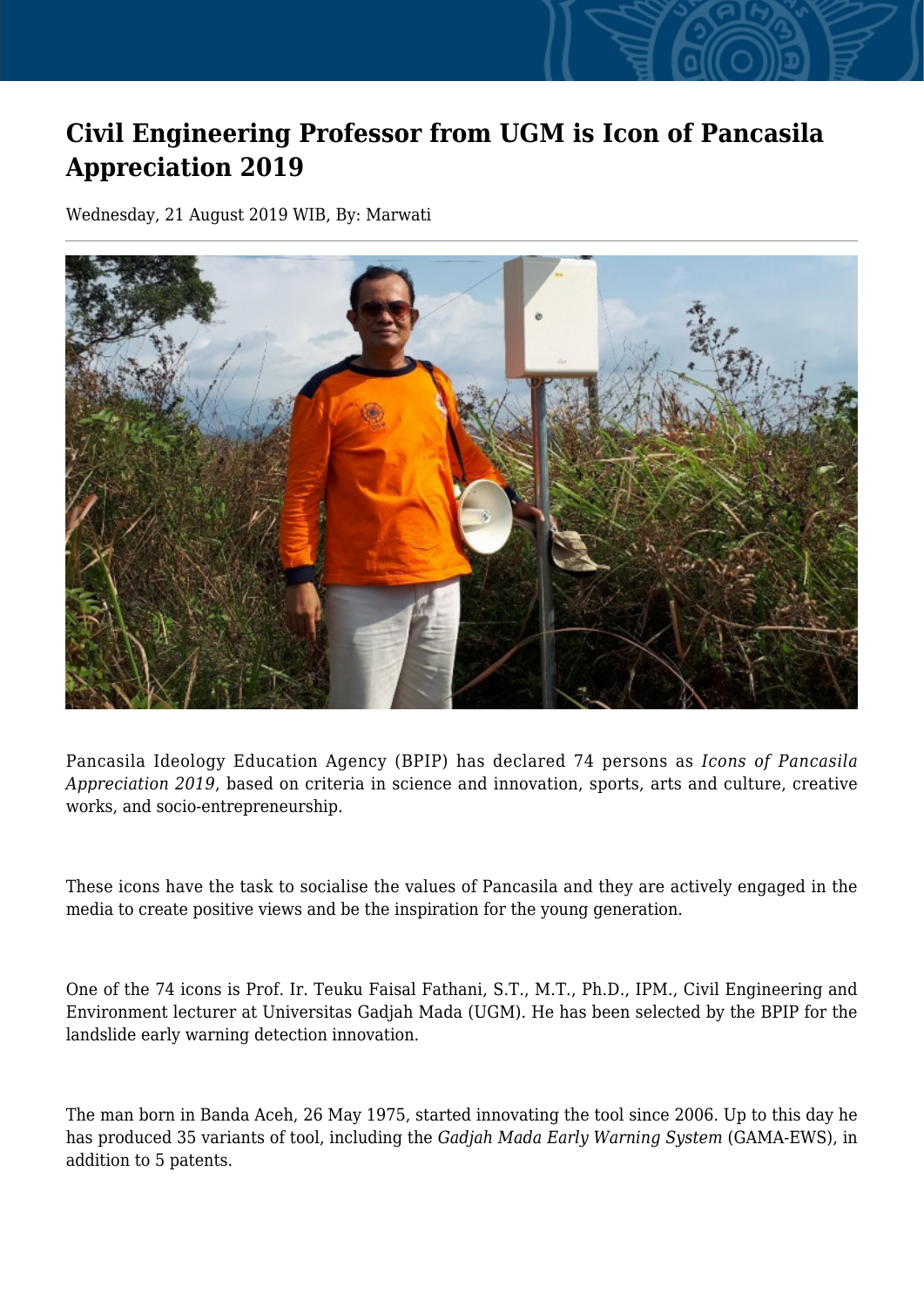GAMA-EWS that is connected with telemetry system (SMS, GSM, Radio Frequency, WiFi and Satellite) has been installed in over 110 regencies/municipalities in 32 provinces across Indonesia and Myanmar. The technology is used by government and foreign or domestic industry, such as PT. Pertamina Geothermal Energy, PT. Medco International, PT. Freeport Indonesia, PT. Geodipa Energi, PT. Inco Sorowako, PT. Arutmin, and United Mercury Group-Myanmar.

GAMA EWS has saved the lives of people in various areas, including Banjarnegara (2007), Aceh Besar (2015), Donggala (2016), Lombok Barat (2016), Kerinci (2017), Gunungkidul (2017), etc.

In 2011 UGM was named by the UN-ISDR UNESCO as the *World Center of Excellence on Landslide Disaster Risk Reduction* for 3 consecutive years (2011-2014; 2014-2017; 2017-2020). Prof. Fathani also earned *IPL Award for Success* from the UNESCO 2011, Adjunct Professor from UNESCO Chair on Geoenvironmental Disaster Reduction 2018-2020, ICGdR Honorary Fellow 2017, and *Excellent Research Award on Mitigation of Geo-disasters in Asia 2012*.

Nationally, Prof. Fathani has earned Academic Leader *(Adibrata*) award in 2017 from Research, Technology, and Higher Education Ministry, *National Intellectual Property Award 2016* in Inventor category from Intellectual Property Directorate General, *National Outstanding Lecturer 2015* from Education Ministry, and more.

In addition, Prof. Fathani also published scientific writings in national and international journals. His works on disaster issues are a national and international reference as registered in SNI 8235:2017, ISO 22327:2018, and ISO 22328-1:2019.

BPIP considered his innovations could enhance the country's resilience in sustaining disaster mitigation by upholding national technology sovereignty in disaster issues.

Prof. Fathani said he had not expected to be selected by the BPIP, saying that this was a responsibility and mandate that he had to carry and work on to the best.

## **Related News**

- [150 World Researchers Discuss Civil Engineering Developments](http://ugm.ac.id/www.ugm.ac.id//en/news/7328-world-s-civil-engineering-experts-discuss-development-of-eco-friendly-building-construction-at-ugm)
- [Arya Bagus, 14 Years of Age, Studying at UGM](http://ugm.ac.id/www.ugm.ac.id//en/news/6332-prof-kaelan-retired-ugm-professors-totaled-438-people)
- [World's Civil Engineering Experts Discuss Development of Eco-Friendly Building Construction at](http://ugm.ac.id/www.ugm.ac.id//en/news/15075-1-487-ugm-staff-take-oath) [UGM](http://ugm.ac.id/www.ugm.ac.id//en/news/15075-1-487-ugm-staff-take-oath)